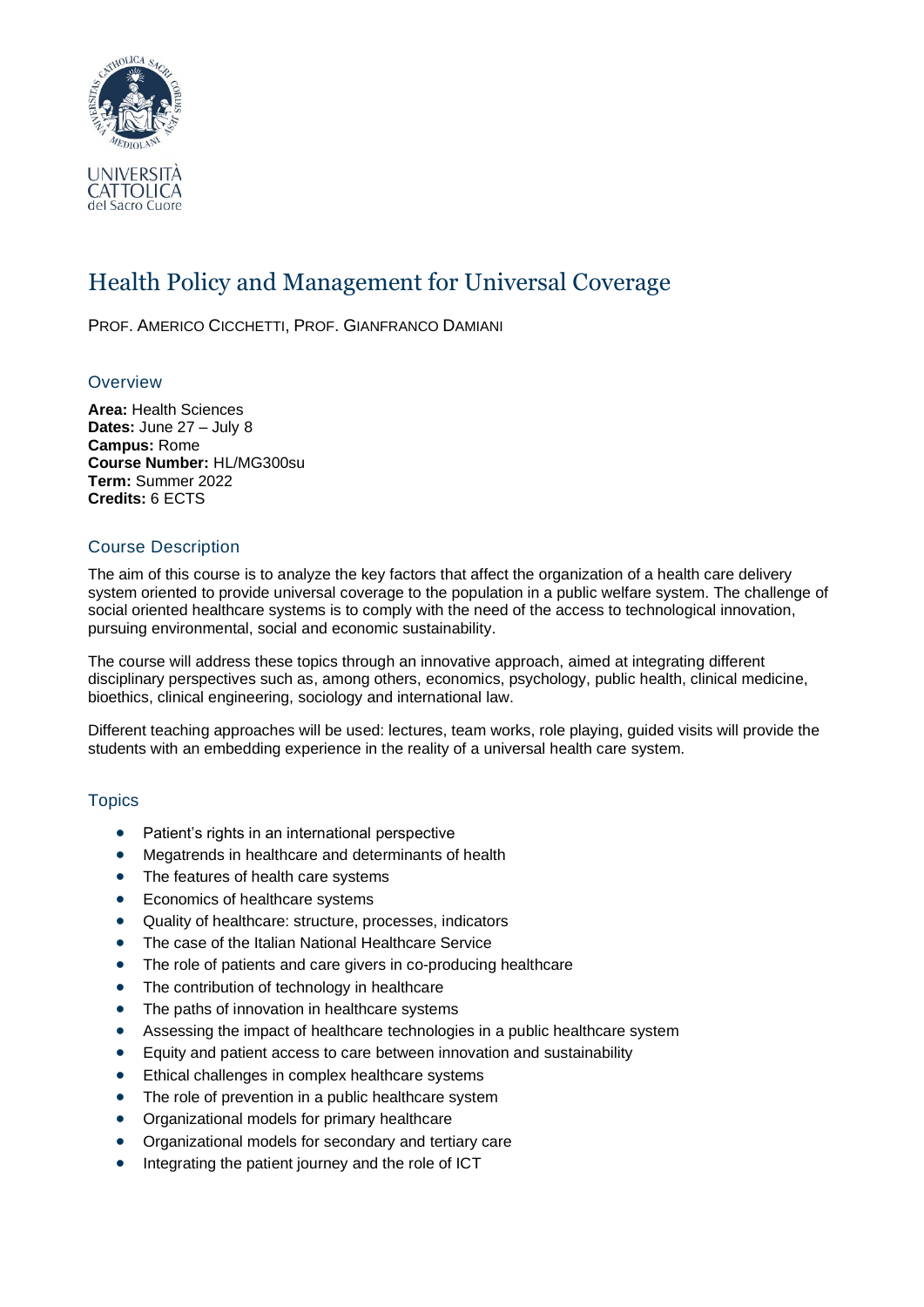

## Teaching Methods

Lectures, team working and in class discussion, site visits, role playing and case studies.

#### Learning Outcomes

- Understanding the pillars of healthcare systems
- Analyzing the structure and functioning of a universal healthcare system
- Understanding of trajectories for healthcare systems' development
- Acquisition of an international perspective in healthcare delivery models

#### Evaluation

- Assessment of in class participation (30%)
- Group assignments (case studies presentation) (30%)
- Final exam, Individual assignments (multiple choice test) (40%)

#### Readings

- Selection from: Charles Guest, Walter Ricciardi, Ichiro Kawachi, and Iain Lang (2013) Oxford Handbook of Public Health (5 ed.), OXFORD UNIVERSITY PRESS
- OECD Reviews of Health Care Quality: Italy 2014
- Selection of reading from individual faculty members.

#### **Schedule**

|                                                                           | <b>TOPICS</b>                                                                                                                                                   |
|---------------------------------------------------------------------------|-----------------------------------------------------------------------------------------------------------------------------------------------------------------|
| Lecture 1: "Challenges for<br>universal healthcare systems"               | Megatrends in healthcare and determinants of health<br>The features of healthcare systems                                                                       |
|                                                                           | The case of the Italian NHS                                                                                                                                     |
| Lecture 2: "Interprofessional<br>education in healthcare"                 | Interprofessional education                                                                                                                                     |
| Lecture 3: "Managing resources<br>in complex healthcare<br>organizations" | Human resources management and leadership in healthcare<br>organizations<br>Strategic management<br>Organizational models for secondary and tertiary care       |
| Lecture 4: "Co-production in<br>healthcare"                               | The role of patients and caregivers in co-producing healthcare                                                                                                  |
| Lecture 5: "Quality and efficiency<br>of healthcare systems"              | Quality of healthcare: structure, processes, indicators<br>The role of prevention in a public healthcare system<br>Organizational models for primary healthcare |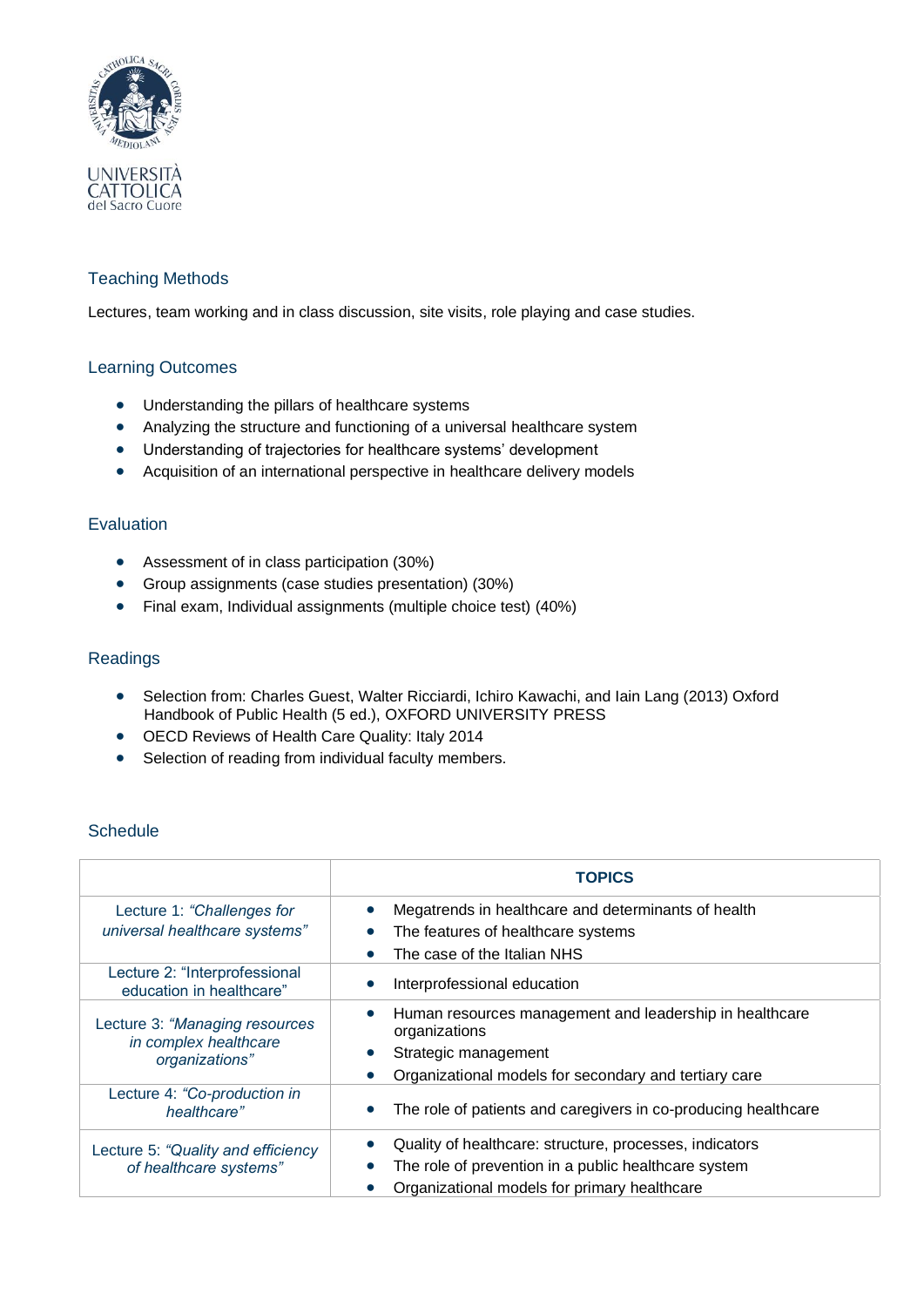

| Lecture 6: fieldtrip to Gemelli<br>hospital                                                | More detailed information will be available during the course.<br>$\bullet$                                                                                                                                                   |
|--------------------------------------------------------------------------------------------|-------------------------------------------------------------------------------------------------------------------------------------------------------------------------------------------------------------------------------|
| Lecture 7: "Health Technology<br>Assessment and its role in<br>management"                 | The contribution of technology in healthcare<br>$\bullet$<br>The paths of innovation in healthcare systems<br>$\bullet$<br>Assessing the impact of healthcare technologies in a public<br>healthcare system                   |
| Lecture 8: "ICT for the integration<br>of patient data and for the<br>continuity of care"  | Strategies, methodologies and standards to evolve healthcare<br>$\bullet$<br>information systems<br>Integration and protection of patient data<br>Support of the continuity of care within and across health<br>organizations |
| Lecture 9: "Tax-funded<br>healthcare systems" Prof. Turati                                 | Constitutional rules, equity and patient access to care between<br>$\bullet$<br>innovation and sustainability<br>Funding regions and hospitals: the Italian NHS                                                               |
| Lecture 10: "The role of ethics in<br>healthcare" Prof. Sacchini                           | Patient's rights in an international perspective<br>$\bullet$<br>Ethical challenges in complex healthcare organizations                                                                                                       |
| Lecture 11: "Economics of<br>healthcare" Prof. Salmasi                                     | Economics of healthcare<br>The production, cost and technology of healthcare<br>$\bullet$                                                                                                                                     |
| Lecture 12: "The Role of<br>prevention in public healthcare<br>system" Prof. Garcia Macias | Prevention in public healthcare system                                                                                                                                                                                        |
| Lecture 13: fieldtrip to Padiglione<br>Lancisi, S. Spirito                                 | More detailed information will be available during the course                                                                                                                                                                 |
| Lecture 14: FINAL EXAM                                                                     | Multiple choice<br>Group presentations                                                                                                                                                                                        |

## Rules Of Conduct

**Attendance:** Attendance is mandatory and no absence/s will be excused. Please consider that Field Trips are consider equal to regular classes and indeed you are expected to attend the visits. Unexcused absences will not be accepted. An excused absence will only be granted if you are seriously ill and can support your claim with a local doctor's certificate dated the day you missed class (therefore you must go to the doctor that same day) that has to be delivered to the Professor or to UCSC International Office. Any other absence will not be excused and will result in not being admitted to the final exam, which corresponds to a 0 (zero) in the final exam.

**Exam Date**: The exam date cannot be re-scheduled. Should the dates of the final exams be moved for force major reasons, Cattolica International Office and the Professor will promptly inform you in class and/or via email on the new date agreed. Unexcused absences to the exams will result in a failing grade in the course. In cases of unforeseeable circumstances such as illness or injury on the day of the exams, you must submit a medical certificate and communicate your absence to the Professor and Cattolica International Office via email prior to the exam. If the student does not justify his/her absence through sufficient documentation and with adequate notice before the final test, you will receive an automatic Failed. Absences for other unforeseeable circumstances will not be accepted and will result in a failing grade.